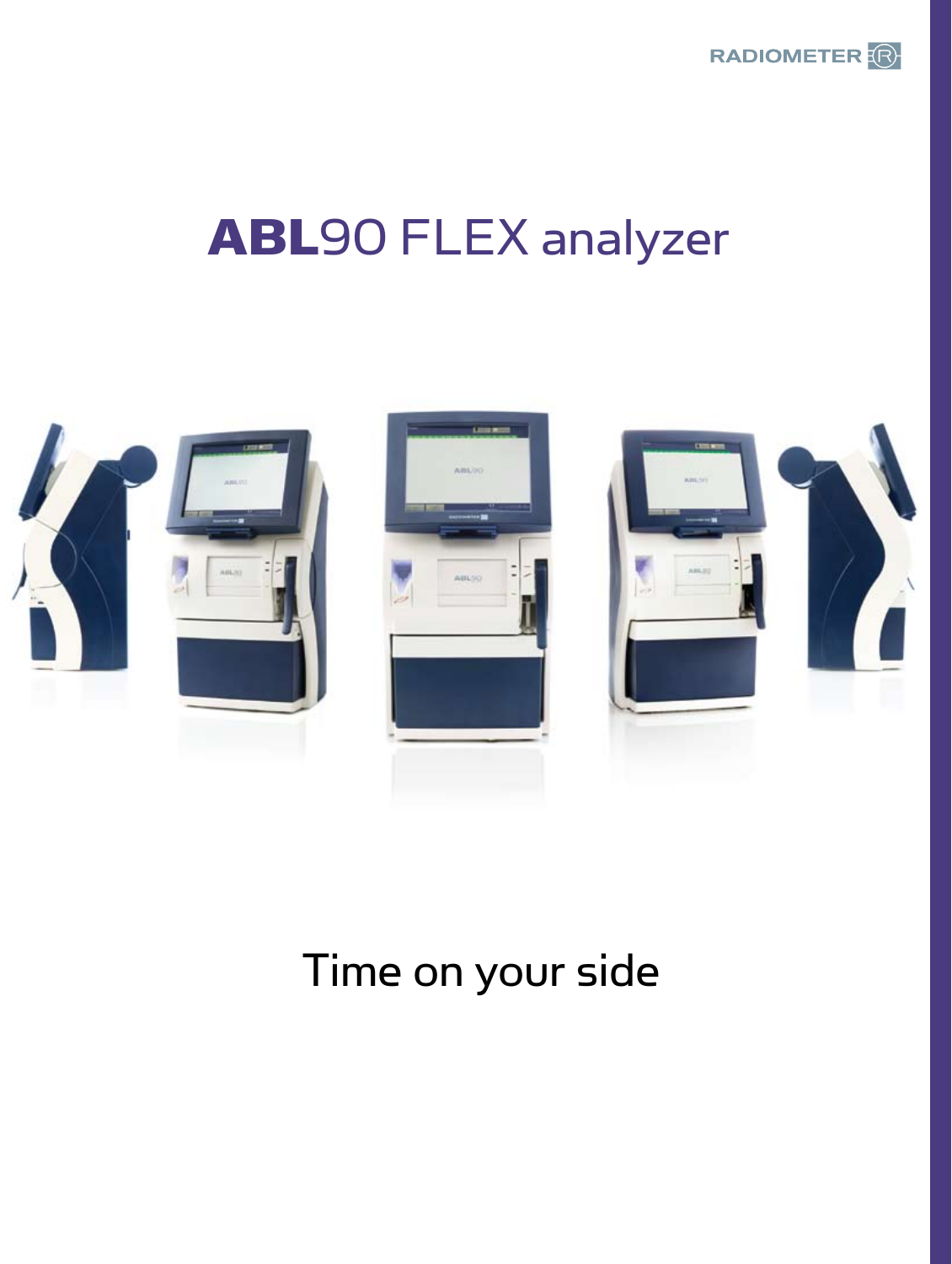## Now time is on your side

35 seconds. That's how fast you can get blood gas results in your hands with the ABL90 FLEX, Radiometer's next-generation, cassette-based analyzer.

Fast test results, low sample volume and high throughput make the ABL90 FLEX analyzer ideal for point-of-care testing. From the hectic time demands of the ED to the specific needs of the NICU the ABL90 FLEX provides you with speed and flexibility, so you can spend less time with the analyzer and more time on patient care.

Our small sample volumes enable point-of-care testing in every department, including the NICU.

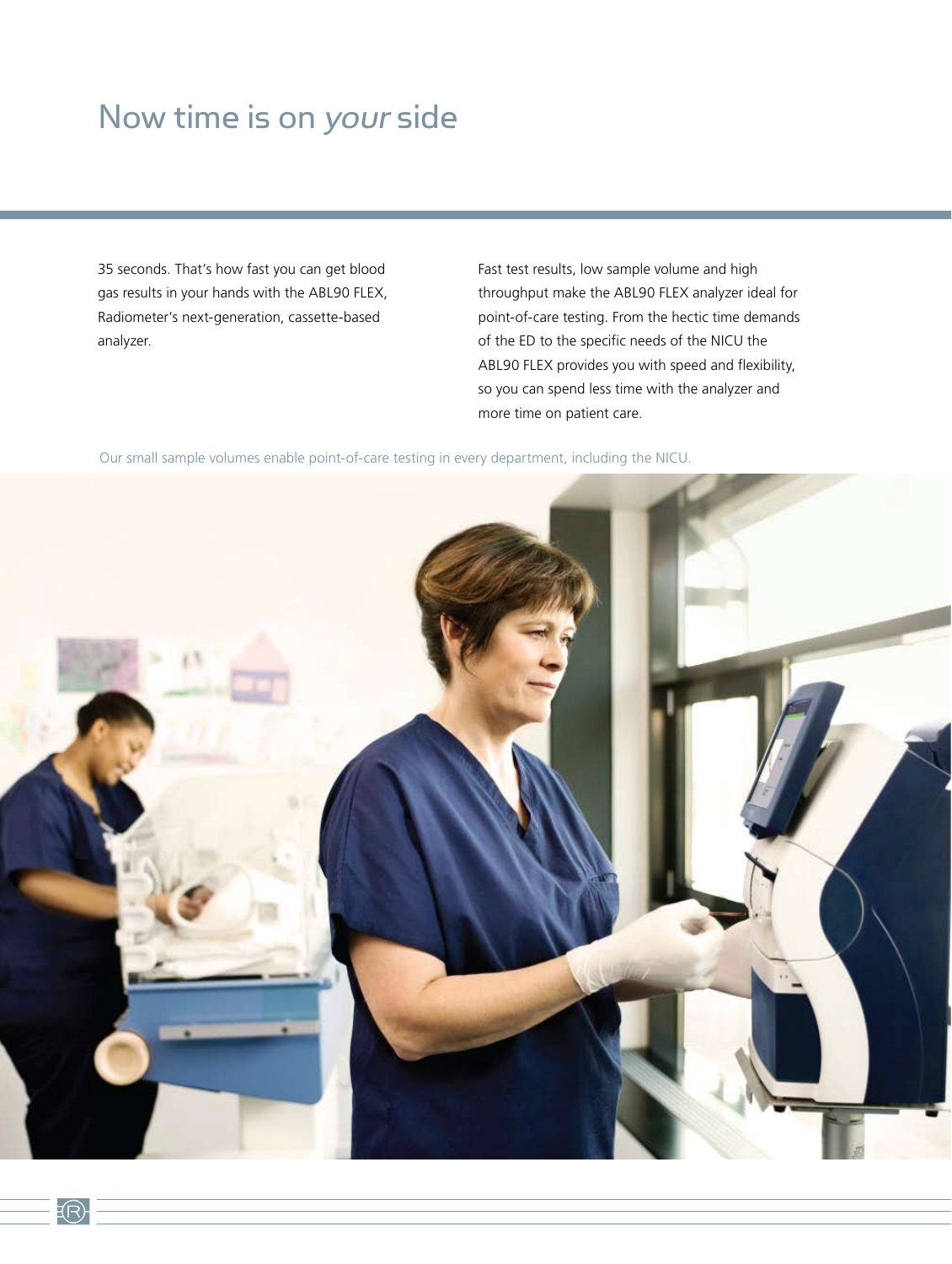# Simpler, faster, better testing

### Simpler: Easy to use and maintain

The ABL90 FLEX is a plug-and-play solution. Testing is a quick, intuitive three-step process and maintenance is just as easy. Putting in a new sensor cassette and solution pack is the only maintenance needed, taking no more than a few seconds.



### Faster: More time for patient care

The ABL90 FLEX offers automatic sample mixing in just seven seconds and full acute care panel results in only 35 seconds. That is only about a third of the time you would spend on other compact analyzers, giving you more time for patient care.





1. Time to results according to RAPIDPoint 400/405 technical specifications on http://diagnostics.siemens.com 2. Time to results for all tests with CO-Ox according to GEM Premier 4000 brochure

#### on www.instrumentationlaboratory.com

### Better: Accuracy and regulatory compliance

The quality management system on the ABL90 FLEX automatically measures on three dedicated aqueous QC solutions. Continuous system and analysis checks are run to ensure accuracy and reliability of results. Automated corrective actions can be viewed in the analyzer's activity log providing full regulatory compliance.



#### ER)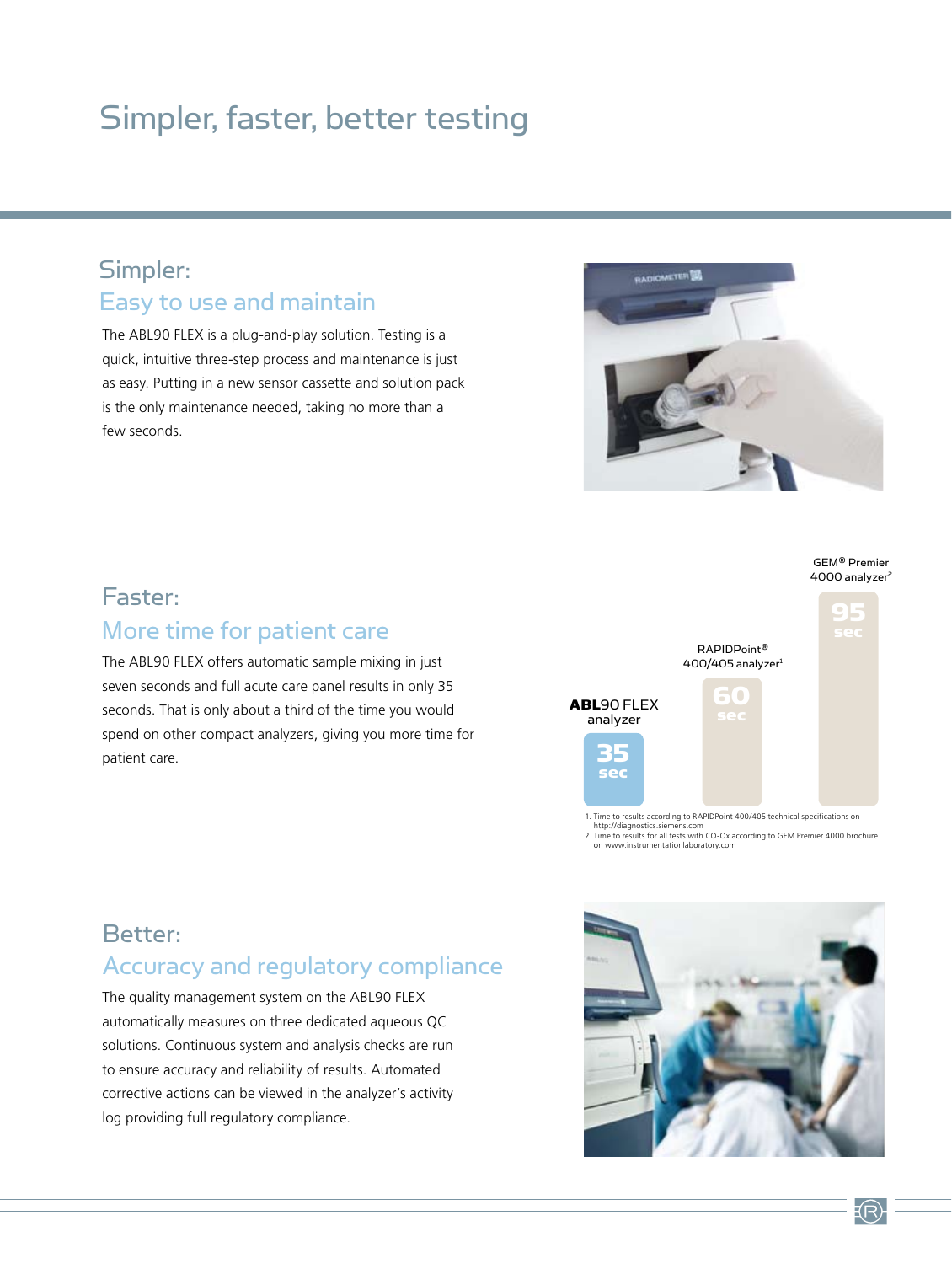# Small footprint, benchtop features

Smaller than a sheet of typing paper, its footprint and convenient handle make the ABL90 FLEX analyzer ideal for point-of-care applications. But despite the small size, the analyzer provides full benchtop features.



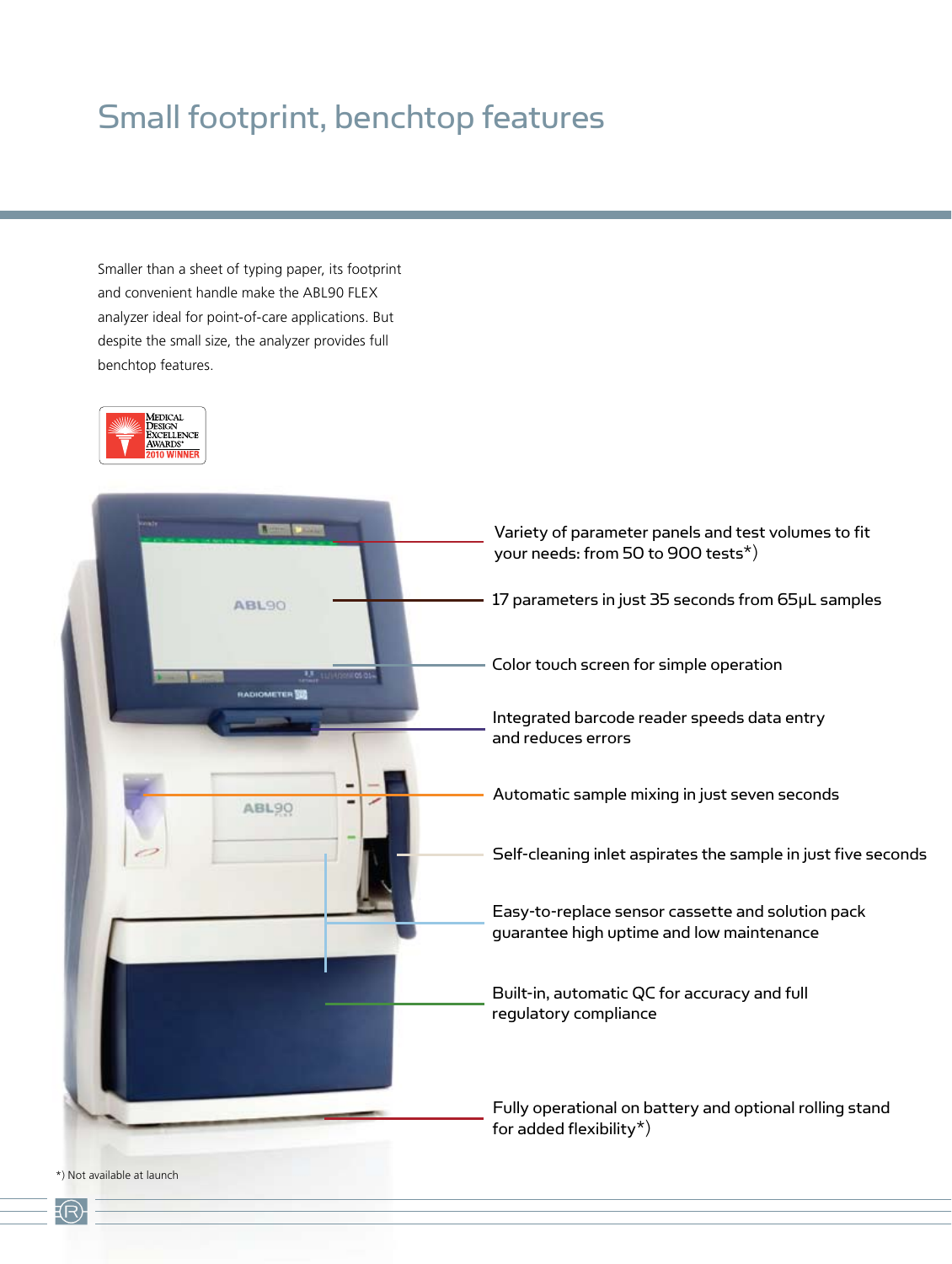# Results in ONLY 35 seconds



**2**



**The self-cleaning inlet automatically aspirates the sample from either a syringe, capillary or test tube.**



**After only 35 seconds, you'll get a full panel of results on-screen, plus a paper printout. And data is automatically sent to the LIS/ HIS, the bedside monitor, and even the physician's PDA.**

#### The ABL90 FLEX provides a comprehensive acute care panel with 17 parameters.



E(R)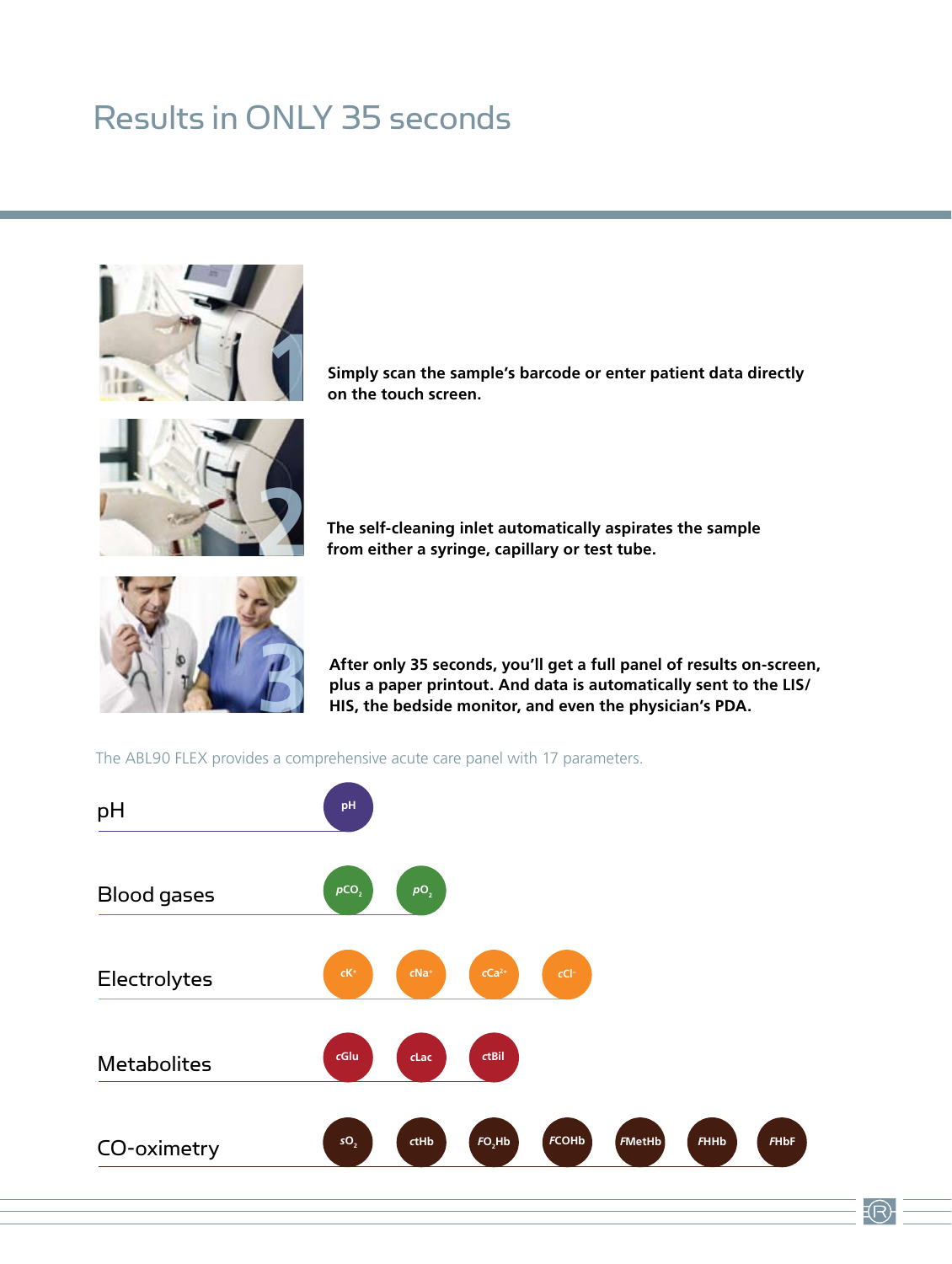# Optimizing processes

## Full IT connectivity

RADIANCE is our STAT analyzer and data management system, providing real-time remote control from a central location. Test results obtained at the point of care are automatically reported to wherever needed: the lab, the patient's bedside monitor, or the physician's PDA. Full data capture is secured through continuous data synchronization between all analyzers and the LIS/HIS.



#### Automatic patient-sample match with 1st automatic

Radiometer's prebarcoded *safe*PICO samplers and FLEXLINK software automatically link patient and sample IDs at the bedside. Once the sample is scanned at the analyzer's barcode reader, it is automatically recognized. The result is matched to the correct patient without the risk of mixups.

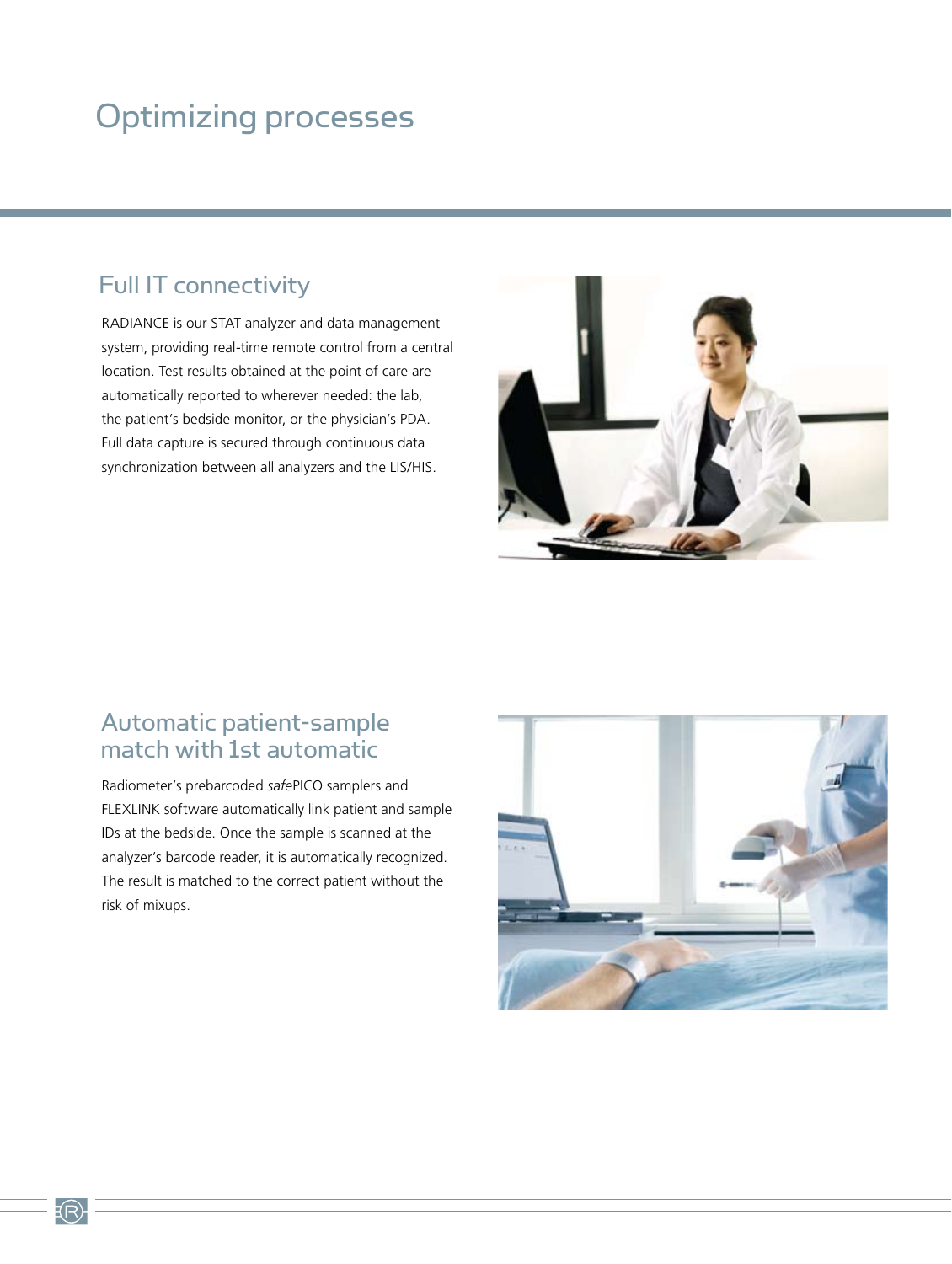